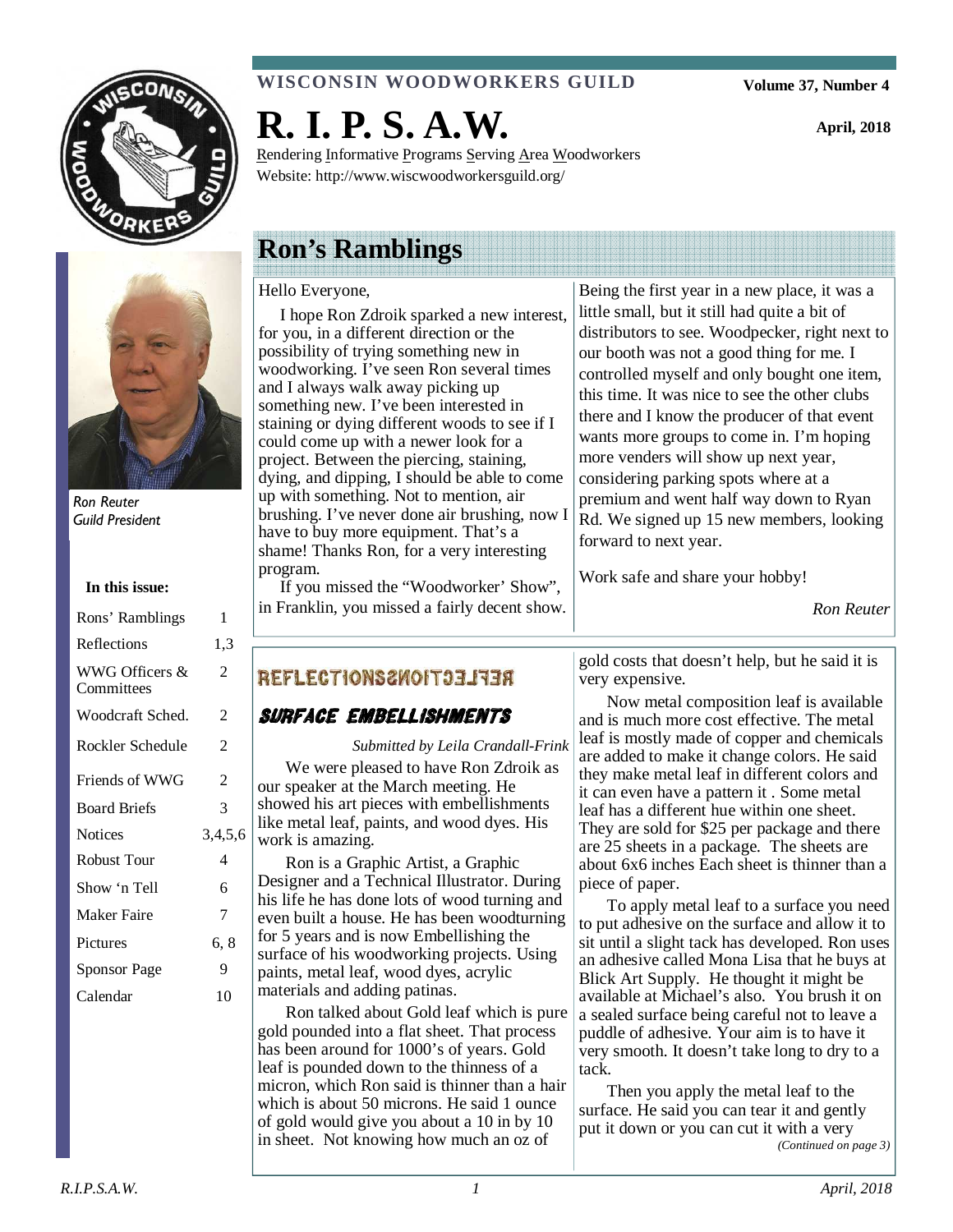|                                                                                                                  | <b>WWG Officers &amp; Directors</b>                                                            |                                                   |                                                                                          | <b>Rockler Class Schedule - Tuition assessed</b>                                            |
|------------------------------------------------------------------------------------------------------------------|------------------------------------------------------------------------------------------------|---------------------------------------------------|------------------------------------------------------------------------------------------|---------------------------------------------------------------------------------------------|
|                                                                                                                  | <b>President</b>                                                                               | <b>Ron Reuter</b>                                 | 262/784-5877                                                                             | April 4 <sup>th</sup> , 2018 at 1:00 PM, Build your Own                                     |
|                                                                                                                  | <b>Vice President Greg Waldo</b>                                                               | ronbo439@yahoo.com                                | 414/769-1553                                                                             | <b>Custom Knife</b>                                                                         |
|                                                                                                                  |                                                                                                | Waldog1050@sbcglobal.net                          |                                                                                          | April $6^{th}$ or $8^{th}$ , 2018 at 1:00 PM, Build Your<br><b>Own Custom Turned Handle</b> |
|                                                                                                                  | <b>Treasurer</b>                                                                               | <b>Andy Wagner</b>                                | 414/327-7505                                                                             | April 11 <sup>th,</sup> 2018 at 1:00 PM, Build Your Own                                     |
|                                                                                                                  |                                                                                                | yxandy2001@sbcglobal.net                          |                                                                                          | <b>Custom Wireless Speaker</b>                                                              |
|                                                                                                                  | <b>Secretary</b>                                                                               | Jack Zbiegien, Sr.                                | 262/483-8522                                                                             | April 18 <sup>th</sup> , 2018 at 1:00 PM, Build Your Own                                    |
|                                                                                                                  | <b>Membership</b>                                                                              | zbiegien@zbie.com<br><b>Ron Pederson</b>          | 262/442-4089                                                                             | <b>Custom Sign</b>                                                                          |
|                                                                                                                  | <b>Director</b>                                                                                | rpederson9561@gmailcom                            |                                                                                          |                                                                                             |
|                                                                                                                  | Program                                                                                        | <b>Jay Pilling</b>                                | 414/425-5692                                                                             | <b>Rockler Demonstrations</b>                                                               |
|                                                                                                                  | <b>Director</b>                                                                                | Jaypilling537@gmail.com                           |                                                                                          | 4/7/2018 Table Saw Techniques - 11AM                                                        |
|                                                                                                                  | <b>WWG Committees</b>                                                                          |                                                   |                                                                                          | 4/14/2018 Moto Saw form Bosch Tools Demo -                                                  |
|                                                                                                                  | <b>Audio/Video</b>                                                                             | <b>Jerry Anson</b>                                | 414/453-4537                                                                             | 11AM                                                                                        |
|                                                                                                                  |                                                                                                | janson@wi.rr.com<br><b>Tom Hipsak</b>             | 262/865-8512                                                                             | 4/21/2018 Template Routing - 11AM                                                           |
|                                                                                                                  |                                                                                                | thipsak $@$ wi.rr.com                             |                                                                                          | All Rockler classes and demos are held at Rockler                                           |
|                                                                                                                  | <b>Publications</b>                                                                            | Leila Crandall-Frink 414/453-4118                 |                                                                                          | Woodworking & Hardware, 1725 S 108th St., West                                              |
|                                                                                                                  |                                                                                                | leila.frink@gmail.com<br><b>Don Doss</b>          | 414/281-2854                                                                             | Allis. For further details, call them at 414-774-1882.                                      |
|                                                                                                                  |                                                                                                | FourPartHarmony@att.net                           |                                                                                          |                                                                                             |
|                                                                                                                  |                                                                                                | <b>Dave Drickhamer</b>                            | 414/852-1498                                                                             | <b>Woodcraft Class Schedule - Tuition assessed</b>                                          |
|                                                                                                                  |                                                                                                | dldrick@gmail.com                                 |                                                                                          | Basic Router Techniques, Thur, April 5, 6-9 PM,                                             |
|                                                                                                                  | <b>Raffles</b><br><b>Toy Chairman Norm Lange</b>                                               | <b>Jim Schlarb</b>                                | 262/968-4830<br>920/474-7183                                                             | Instructor: Dan McClanahan                                                                  |
|                                                                                                                  |                                                                                                | glfinman@mailbox.org                              |                                                                                          | Hand Cut Dovetails, Instructor: Kevin Seigworth,                                            |
|                                                                                                                  | <b>Bee Houses</b>                                                                              | <b>Lyle Husar</b><br>lylehusar@yahoo.com          | 262/542-0043                                                                             | Sun, April 8, 10:30 AM - 4 PM                                                               |
|                                                                                                                  | Webmaster                                                                                      | <b>Dave Steingart</b><br>dasteingart@yahoo.com    | 414/688-7078                                                                             | Introduction To The Scroll Saw, Fri, April 13, 5 -<br>7 PM, Instructor: Dave Hansen         |
|                                                                                                                  | Librarian                                                                                      | <b>Chris Reuter</b>                               | 414/688-7078                                                                             | Wood Finishing, Sat, April 7, 9:30 AM - 3:30                                                |
|                                                                                                                  |                                                                                                | ronbo439@yahoo.com                                |                                                                                          | PM, Instructor: Kevin Seigworth                                                             |
|                                                                                                                  |                                                                                                | <b>Woodcraft Demonstrations</b>                   |                                                                                          | Turn A Bottle Stopper, Thursday, April 12, 6 -9                                             |
|                                                                                                                  |                                                                                                |                                                   |                                                                                          | PM, Instructor: Mary Bollman                                                                |
|                                                                                                                  | Router Basics, Saturday, April 14, 1 PM<br>Making a Cutting Board, Saturday, April 21, 1       |                                                   |                                                                                          | Table Saw Fundamentals, Thursday, April 19, 6                                               |
|                                                                                                                  | <b>PM</b>                                                                                      |                                                   |                                                                                          | PM - 9 PM, Instructor: Dan McClanahan                                                       |
|                                                                                                                  |                                                                                                |                                                   |                                                                                          | Basics Of Spraying With An HVLP, Thursday,                                                  |
|                                                                                                                  |                                                                                                | All Woodcraft classes and demos are held at Wood- |                                                                                          | April 26, 6 PM - 9 PM, Instructor: Chris Kraemer                                            |
| craft of Milwaukee: 14115 W. Greenfield Ave., New<br>Berlin. For further details, call them at 262-765-<br>6770. |                                                                                                |                                                   | Make A Trivet On A Scroll Saw, Friday, April<br>27, 5 PM - 7 PM, Instructor: Dave Hansen |                                                                                             |
|                                                                                                                  |                                                                                                |                                                   |                                                                                          |                                                                                             |
|                                                                                                                  |                                                                                                |                                                   |                                                                                          |                                                                                             |
|                                                                                                                  |                                                                                                | <b>Friends of the Wisconsin Woodworkers Guild</b> |                                                                                          | Woodcraft, 14115 W. Greenfield Ave., New Berlin,<br>WI 53151, Phone: (262) 785-6770         |
| <b>Homestead Finishing Products, Cleveland, OH (216)</b>                                                         |                                                                                                |                                                   | <b>Woodline USA</b> (800) 472-6950                                                       |                                                                                             |
|                                                                                                                  | 631-5309 www.homesteadfinishing.com                                                            |                                                   |                                                                                          | <b>MEMBER BENEFIT:</b>                                                                      |
|                                                                                                                  | Rockler's (The Woodworker's Store) 1725 S 108th                                                |                                                   |                                                                                          | Show your Guild Membership Card and enjoy a                                                 |
|                                                                                                                  | St, West Allis, (414) 774-1882                                                                 |                                                   |                                                                                          | 10% discount on many items at Rockler's,                                                    |
|                                                                                                                  | Neu's Hardware Tools Paint, N95W16915 Falls<br>Parkway, Menomonee Falls, WI 53051, Phone: 262- |                                                   |                                                                                          | <b>Woodcraft and Woodline. Contact stores for</b><br>details.                               |
|                                                                                                                  | 251-6550                                                                                       |                                                   |                                                                                          |                                                                                             |

C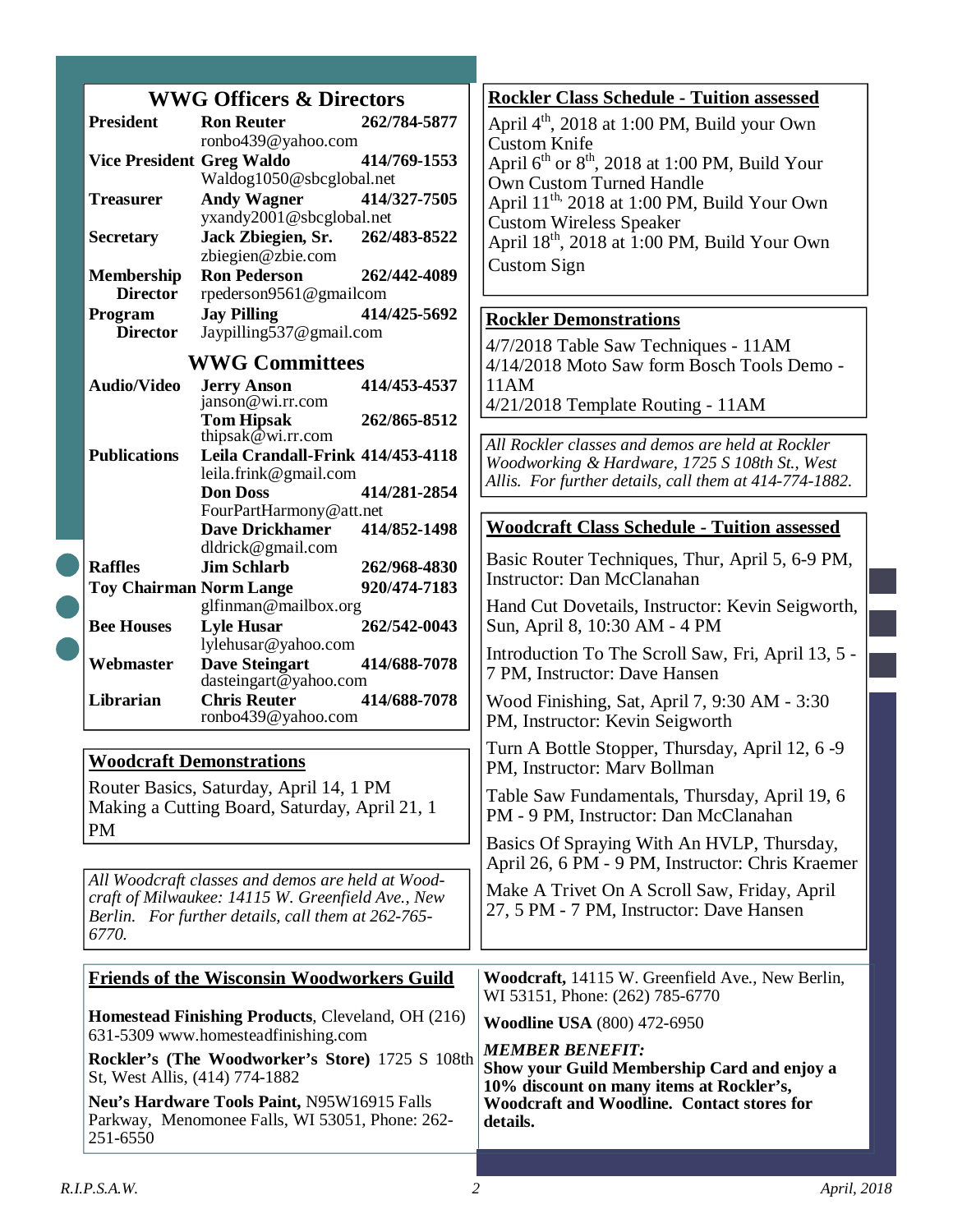# **Wisconsin Woodworkers' Guild Board Meeting Briefs**

*February 22, 2018* 

Guild Meeting Room, Woodcraft Basement, 6:30 pm start.

ATTENDEES: Ron Reuter, Andy Wagner, Greg Waldo, Ron Pederson, Jay Pilling, Don Doss, Jerry Anson, Jim Schlarb, Jack Zbiegien, Sr.

TREASURY: \$8,624.45 balance as of 02-22- 18.

MEMBERSHIP: Current paid membership is 97 for 2018. There were 48 members present at the 02-01- 18 meeting.

NOTES: Neu's Woodworkers' Day participation was confirmed. Summer meeting schedule was reviewed and finalized. Representation and focus of participation in the Woodworking Shows – Milwaukee was reviewed and discussed. Workbench Workshop plans and timing was reviewed and confirmed. Annual dues for new and renewing members was reviewed and will be adjusted.

*A reminder that all items for publication in* R.I.P.S.A.W. *should be sent to both Leila Crandall-Frink (leila.frink@gmail.com) and Don Doss (FourPartHarmony@att.net).* 

*Respectfully Submitted, Jack Zbiegien, Sr.*

#### *(Continued from page 1)*

sharp knife. He handles it with white gloves. He puts a piece of wax paper over it and burnishes it with a burnishing tool. Any loose pieces of metal leaf will come off or can be brushed off. He cleans the edges with a sharp exacto knife. If there are holes in where the leaf was applied, he said you could add a bit of adhesive and apply the leaf over it. He showed how easily the leaf floats off and can get lost. It is best to brush off the loose leaf over some paper so you can keep it and use it later.

After the piece looks the way you want it you need to put some kind of finish on it. It will protect the leaf from accidentally coming off when people handle it and help it maintain its color. He says Polyurethane is not a good finish because it can take the leaf off.

Ron continued by showing how he applies leaf to an inside curve. He said it helps to go quickly, that there would be overlapping and cracking. If air pockets develop he said to poke them with an exacto knife to let the air out. If need be you can add more adhesive to fill a hole. You can sand off or put adhesive down and

add more leaf over it. You need to try to match the color if you do that.

After the break Ron did a quick demo of how he applies wood dye using an air brush. He said you get more control for intensity of color and blending colors by using an air brush. He uses water based dyes that come in a powdered form. He likes a dye called Transtint Dye.

He rotates and spins the item being dyed as he air brushes it. If the item is larger, he does it on the lathe as its slowest speed. When he changes colors in the airbrush he rinses with water first. He said you can put a topcoat on with the airbrus. He uses varnish mixed 1 to1 with an airbrush medium. His airbrush is ca a Wata Air Brush and he has been using it for 40 years.

Ron said you can use paint with the airbrush, but he wants to show the grain of the wood, so he does not. He did show how you can make a marbling effect by using enamel paint dropped on water, then using a needle too twirled around to make a pattern.

All really interesting and inspiring information Ron. Thank you for your presentation.

#### **Just Some Thoughts**

*Submitted by Jay Pilling* 

**April:** LAST CALL FOR OSKHOSH TOUR! April 18 Tour of Oshkosh Design

**June:** We need 5-6 talented people for June Round Table Meeting, some new ideas and people are needed, those who have been looking on for many years, please offer us your talents.

**July:** SHOW N' TELL start rounding up your jigs & fixtures, great projects & the not so projects, problemsyou solved or problems you need some answers too. All ideas, solutions and TRICKS, you know will be of help to us as a guild.

**About Tours!!!** As I look back on the tours, they have all had a profound effect on me and others. The upshot of going on these tours has brought many new ideas that we share as a guild. The Amish tours, keeps coming up all the time, so I just want to share how much this part of being in the guild is worth. The ideas one sees on these tours is wonderful, not only the experience, but the knowledge one gains. So lets have some FUN and get smart at the same time.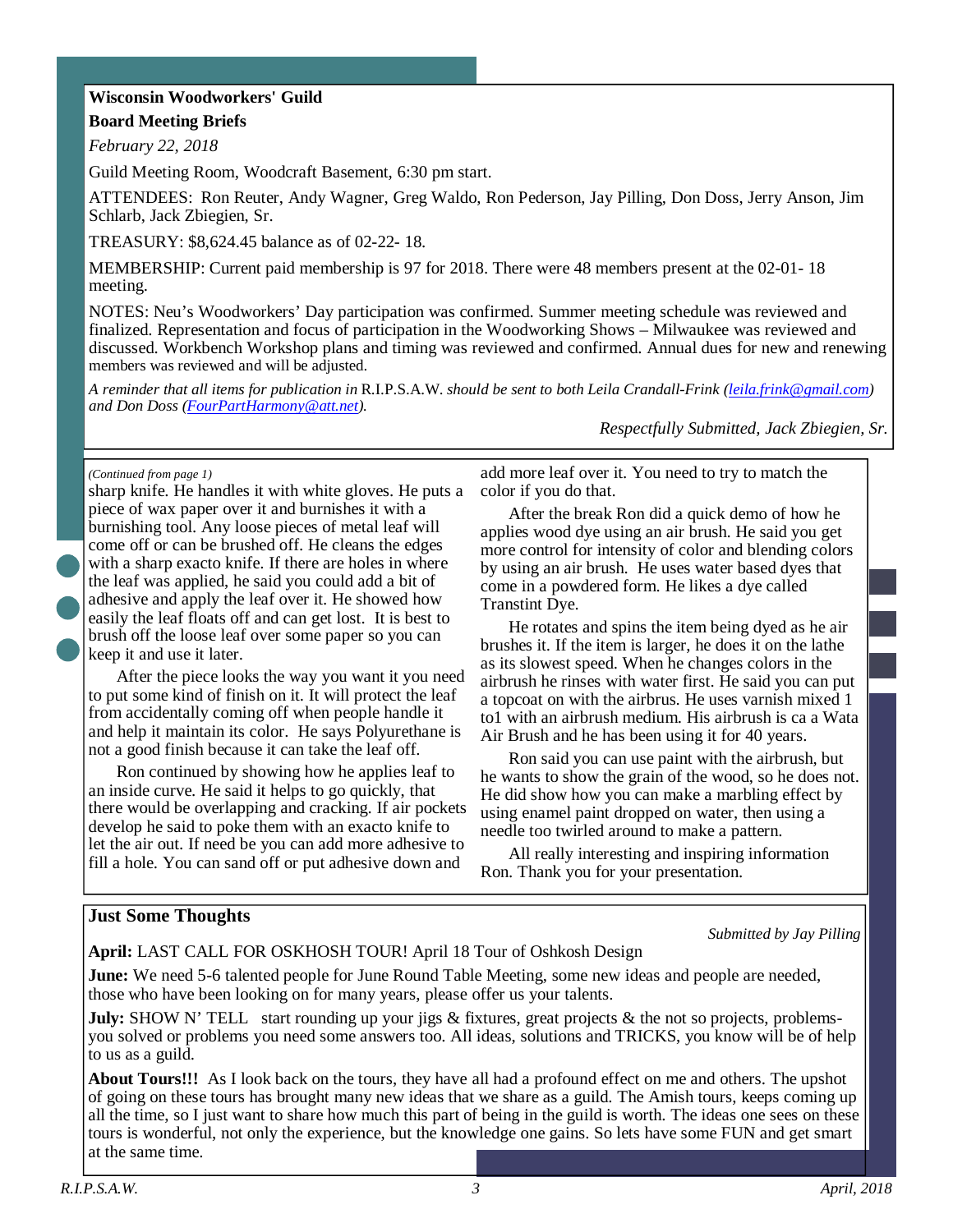### Building Workbenches

A group of members are meeting at Woodcraft to make workbenches for the guild. The objective of this part of the workshop was to prepare and glue up the solid top laminations for two of the benches. The group was very successful. The rough glue-ups now move to thickness and dimensioning steps off-site, and then return for final trimming. The next phase of the workshop will be to prepare the stock and construct the bases. Below are pictures of the milling operations. The participants included Mike Prebish, Gary Shadley, Eric Novak, Tom Masnica, Ron Reuter, Andy Wagner, Ron Pederson, and Jack Zbiegien. Our Guild gives special thanks to Chris Kraemer and Woodcraft for the use of space and equipment to do this project!!



# **SILENT AUCTION**

Be sure to check out all the new treasures Jim has put out for January. Going, going, GONE!!

Items in the auction are donated by members and friends of the Guild. Smaller items can be brought in; items too large to bring in will have a picture and detailed description.

Bidding is open to members and non-members. Items will be awarded to the highest bidder. Any donated item that doesn't receive bids by break-time of the second meeting will either be moved to the monthly raffle program or returned to the donor.

Proceeds from the auction go directly to the Guild to help cover the cost of educational activities such as workshops, seminars, lectures and exhibits.

# **LOCAL WORKSHOP TOURS CONTINUING**

Wisconsin Woodworkers Guild is continuing to tour member's woodworking shops. Thanks to Jim Matthew for stepping up to do the video recording and to Jay Pilling for organizing everything. Currently, Jay has five of our members who have already had their shops toured.

Recordings of the tours will be shown at upcoming WWG meeting. The first recording to be shown will by of Jim Schlarb's shop which will happen at our January meeting. This presentation will be using a format that will allow questions from the audience during the playback. If necessary, the playback will be stopped to address questions.

For security reasons, recordings will NOT be made part of anything that goes outside the Guild. That limitation is specifically directed at any possibility of it going on the Internet. It won't!!

Touring of club-member workshops have been suggested by many members. Thanks to the number of members who have volunteered their shops for touring, it is conceivable that this may be an ongoing project. Tours of a few workshops might take place each year during the spring through fall timeframe and then shown at a January, February or March meeting. Although seeing a shop that is impeccably appointed will likely be of interest, the primary goal is to provide insight so that our members who may have limited space and/or limited resources can discover ways they can enjoy this wonderful hobby within their limitations. If you have any suggestions, please talk to Jay.

*Respectfully, Your Board of Directors*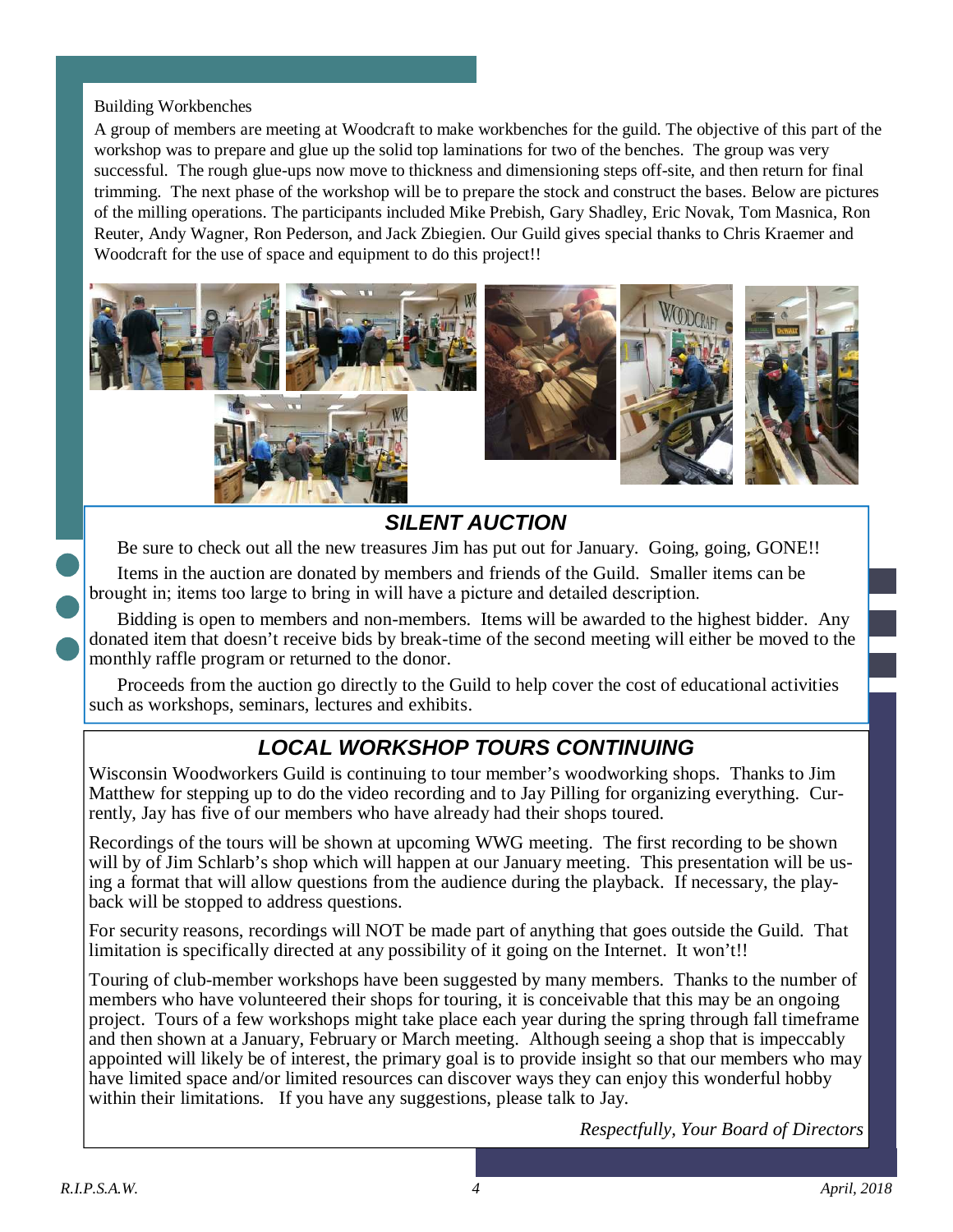| <b>WWG Winners,</b>                                                                                                                                                |                                                                                                                                                                                                          | For sale items are now on WWG Website                                                                                                                                                                                                                                                                                                                                                         |
|--------------------------------------------------------------------------------------------------------------------------------------------------------------------|----------------------------------------------------------------------------------------------------------------------------------------------------------------------------------------------------------|-----------------------------------------------------------------------------------------------------------------------------------------------------------------------------------------------------------------------------------------------------------------------------------------------------------------------------------------------------------------------------------------------|
| March 1, 2018<br><b>Meeting</b><br>Door prize winners :<br>Jeff Nebel, Andy Wagner,<br>Norm Lange, Carl<br>Szopinski and Frank<br>Soltis.<br>Happy Shopping folks! | Raffle prizes winners:<br>Larry Johanson, Jay<br>Pilling, Lyle Morrison,<br>Andy Wagner, Ron<br>Reuter, Lyle Husar,<br>George Henderson, Gary<br>Emerich, and Craig Baltz.<br>Congratulations to all the | Please check out our 'For Sale' page(s) on the WWG<br>Website which is updated regularly. Go to http://<br>wiscwoodworkersguild.org/ForSaleETC.html.<br>Listings are screened for interest to our members.<br>However, WWG is not responsible for the accuracy of<br>the listings or for the quality of the products. Caveat<br>emptor - "Let the buyer beware".<br>Dave Steingart, Webmaster |
|                                                                                                                                                                    | winners!                                                                                                                                                                                                 |                                                                                                                                                                                                                                                                                                                                                                                               |

#### **Woodworking Clubs in Wisconsin and Northern Illinois**

- Badger Woodturners Club, Madison; First Tuesday of each month, 6:30pm. badgerwoodturners.org
- Blackhawk Carving Club, Wednesdays, 8:30 11am, Ken-Rock Community Center, 3218 11th St., Rockford, IL http://blackhawkcarving.com
- Capital Area Carvers, Madison, WI; Second Tuesday of each month, 7pm. capitalareacarversofwisconsin.org
- DuPage Woodworkers, Glen Ellyn, IL, Fourth Wednesday each month except July, 7pm. dupagewoodworkers.com.
- Fox Valley Woodworking Club, Batavia, IL; First Tuesday of each month, 7:30pm; fvwwc.org
- Kettle Karvers Club, Plymouth, WI; First Wednesday each month, 6:30pm, Generations, 1500 Douglas Dr., in the Masters Gallery Foods room, Plymouth, WI. See website for other dates and times. kettlekarvers.org
- Lake Country Carvers, Oconomowoc, WI; monthly, second Thurs. 5:30pm; Ray Burow, 920-474-4075
- MAD Woodworkers, Monona, WI; Third Wednesday of each month, 6:30pm; madwoodworkers@yahoogroup.com
- Mid-Wisconsin Chippers, Neenah, WI. First Sunday each month 1:30pm; mwchippers@gmail.com
- Milwaukee Area Woodturners (MAWt), metro-Milwaukee, WI. First Monday each month 6:30pm, Woodcraft of Milwaukee; mawturners.com
- Northeast Wisconsin Woodturners, Neenah, WI; Second Saturday, Sept. thru June, 9am. NEWWoodturners.org
- Northeastern Wisconsin Woodworkers Guild, Green Bay. Third Wednesday each month, 7pm. newwg.org.
- River Bend Carving Club, Racine, WI. First & third Saturdays of the month, 9:30 11:30 am. \$3/student, 3600 N. Green Bay Rd., Racine. www.riverbendracine.org
- Rock River Valley Carvers, Janesville; First Thursday of each month, 7pm; rockrivervalleycarvers.com
- West Allis Woodworkers Club, West Allis, WI. Art Kastner, President at 414-476-9902
- International Association of Penturners (IAP), Wisconsin Chapter, meets as needed at Woodcraft of Milwaukee, Lower Level; penturners.org
- Wilson Park Woodcarvers & Woodburners, Milwaukee, Wednesdays, 8:30am Noon, Wilson Park Senior Center, 2601 W. Howard Ave., Ed Thomas, 414-427-8256
- Wisconsin River Woodcarvers, Stevens Point, 1st & 3rd Tuesdays of each month, 6pm 9pm, The Lincoln Center, 1519 Water St. www.wisconsinriverwoodcarvers.org
- Wisconsin River Woodcarvers, Wisconsin Rapids, Wednesdays, 6pm 9pm, First Congregational Church, 311 2nd St. South www.wisconsinriverwoodcarvers.org
- Wisconsin Valley Woodturners, Wausau, WI; First Thursday of each month, 7pm. wisconsinvalleywoodturners.org
- Wisconsin Wood Turner (WWT), AAW Member, Eric Meigs, President, wisconsinwoodturner.com, First Saturday each month, 9am, Woodcraft of Milwaukee, Lower Level.

The accuracy of the above information is not guaranteed. If you would like to attend a meeting, be sure to use the contact information and get confirmation. Also, if you spot any errors or changes, please send corrections to Don Doss at FourPartHarmony@att.net. Thank you!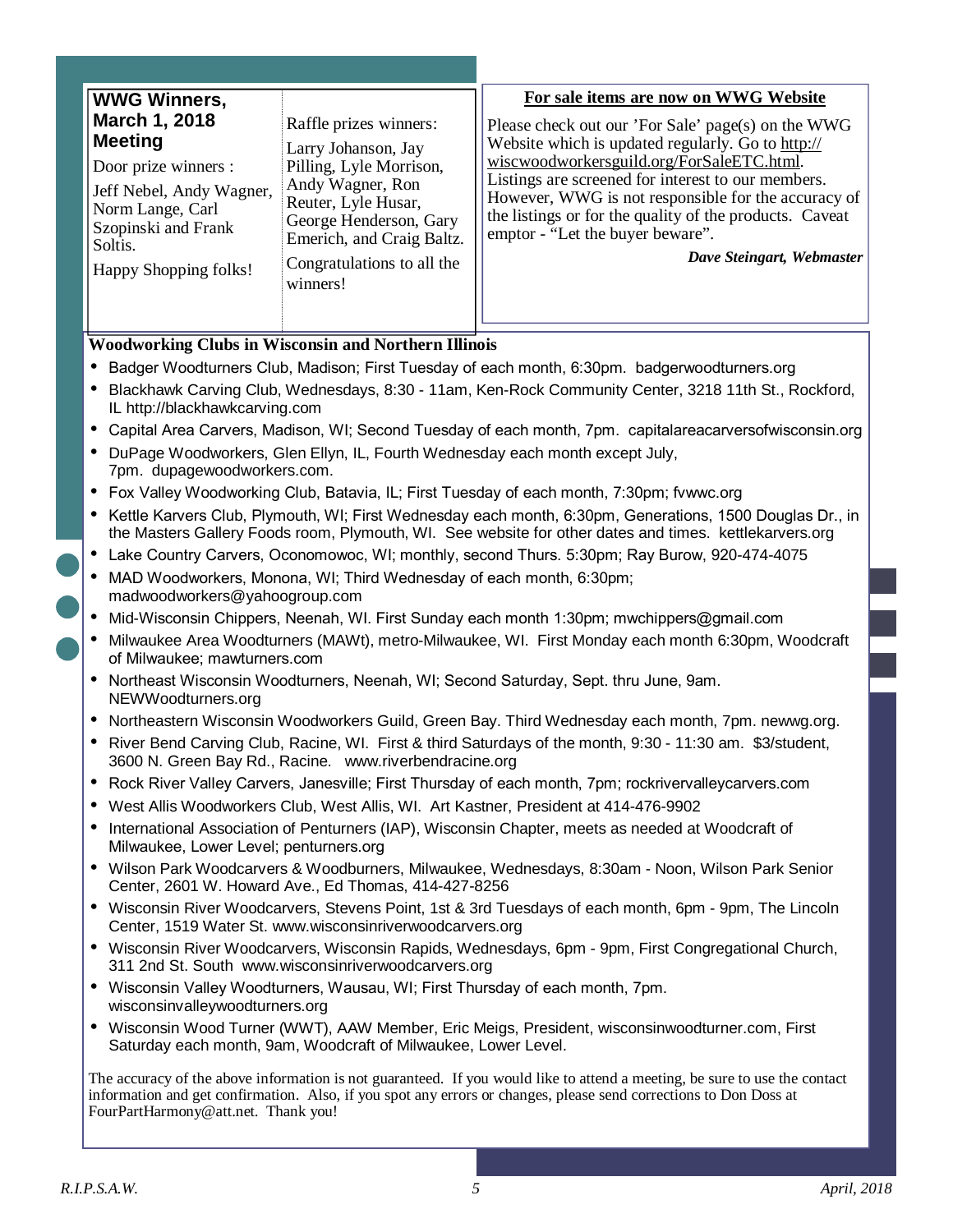# **MARCH SHOW AND TELL PICTURES**





















Lakers Ice Center 1202 S. Wildwood Ave. Sheboygan, WI

Admission \$2.00 Adults, Kids 12 and under FREE See original wood carvings and visit with the carvers **Free Carving Demonstrations 11am and 1pm Free Kids Carve Opportunities Carving Wood Vendor and Tool Sales Food and Beverage Sales on-site** 

#### **FROM THE LIBRARY**

I've noticed some of our library books have been out for several months. If you are still reading them, just stop by and let me know you still want them. If you're not sure you have one out, check with me. Keep in mind, someone else may be looking for that book.

Our cabinets are getting full and the extra weight is starting to cause them to sag. Ron hopes to present a new cabinet design to the board. Once approved, he'll be looking for help to build them (hint, hint!).

*Chris Reuter, Librarian* 

For information contact: Bob Lawrence 920-458-4947, bob.dee@att.net Henry Meller 920-459-8773, hthreecreations@gmail.com Bob Wallace 920-918-4006, bob wallace1@att.net



# *FREE LISTING!*

Does your club have a special event coming up in Wisconsin or northern Illinois? If so, let us know! Send the announcement by e-mail to both Leila Crandall-Frink at leila.frink@gmail.com and Don Doss at fourpartharmony@att.net. Or give us a type-written or hand-written note with all the details at a meeting.

We reserve the right to edit what you provide but we'll clear it with you before going to 'press' to be sure it includes all pertinent details.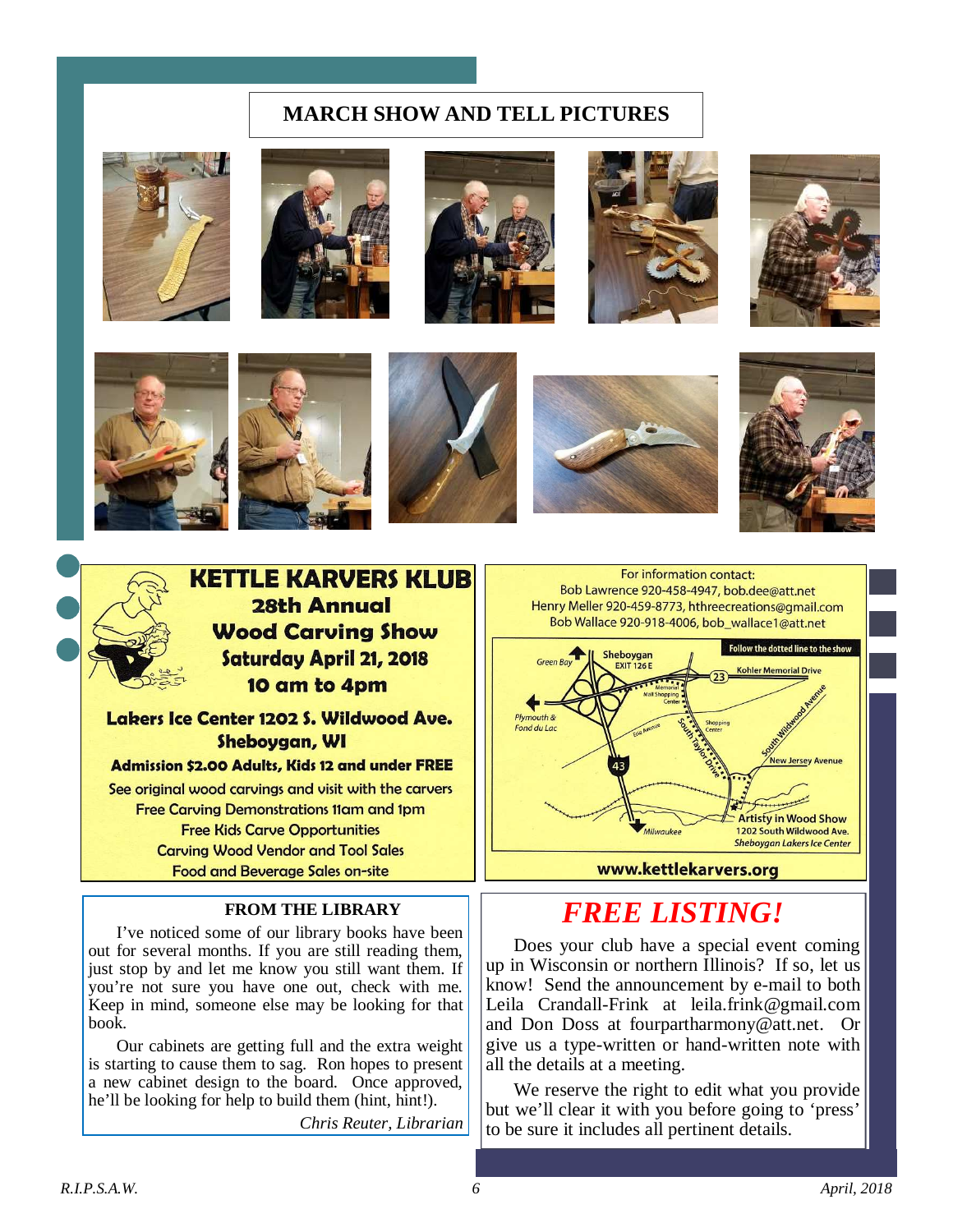### **Robust Shop Tour**

and his wife.

On March 14th, several Milwaukee area wood-

working and woodturning club members toured the Robust wood lathe factory in Barneveld, Wisconsin. The facility was founded and is owned by Brent English

The tour started in the final assembly area where we saw several lathes being readied for shipment.

We then moved onto a laser engraving machine. It was engraving the Robust name onto some lathe chisel handles.

From the laser; we went to the welding shop. All units are hand welded. Once welded, the basic developed at Robust. lathe bed is readied and sent out for power coating. After returning, the lathe bed receives its final ma-



chined.

Left to right: Brent English, Mike Prebish, Ron Reuter, Ro Jodat, Eric Meigs, Tom Hipsak, Harold & Lois Solberg, and Jay Pilling.

Robust has several CNC (Computer Numerically Controlled) machines. We observed one of the machines in action machining a part for the Robust live center.

One unique feature of the Robust lathes is a lock out relay that will not allow the lathe to be turned on when the lathe spindle lock is engaged. All electrical motors receive a 100% inspection before going on a lathe.

The lathe featured in the picture

is the Robust Scout. It is one of the newest models

chining. The headstock is received already ma-

*Submitted by Tom Hipsak* 

*CALLING ALL WOULD-BE JOURNALISTS Many thanks to Greg Wernisch for submitting the Reflections and Show 'n Tell articles this month! If you have anything for publication in R.I.P.S.A.W., please send to both Leila Crandall-Frink (leila.frink@gmail.com) and Don Doss* 

*(FourPartHarmony@att.net). E-mail is preferred. However you can also submit your printed or hand -written copy to either of us at a meeting. And if you have Microsoft Publisher and you'd like to try your hand at publishing our newsletter for a month, please let us know!* 





Maker Faire is a gathering of fascinating, curious people who enjoy learning and who love sharing what they can do. From engineers to artists to scientists to crafters, Maker Faire is a venue for these "makers" to show hobbies, experiments, projects. We call it the Greatest Show (& Tell) on Earth - a family-friendly showcase of invention, creativity, and resourcefulness. Glimpse the future and get inspired!

Maker Faire showcases the "maker movement," a growing global community of do-ityourselfers that is pushing the boundaries of creativity, product development and manufacturing through technology, innovation and entrepreneurship.

Maker Faire Milwaukee will take place at State Fair Park's Exposition Center on Saturday, September 29th, 10am-7pm and on Sunday, September 30th, 10am-5pm.

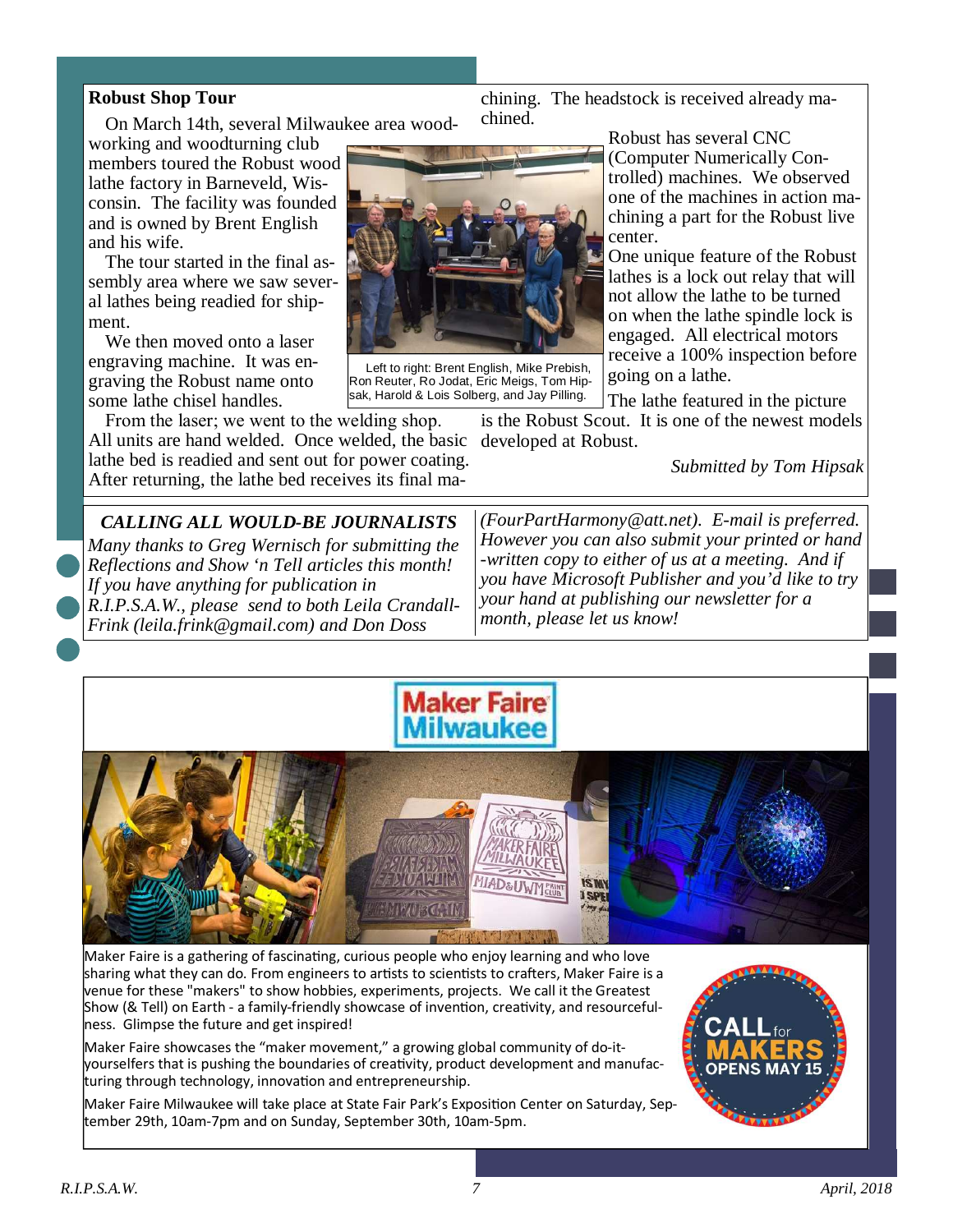# **Ron Zdroik Presentation Pictures**



The pictures above are of Ron Zdroik preparing his wood and applying metal leaf to a flat piece and then a curved piece. Then of his demonstration of dyeing with an air brush. Below are examples he brought to show of his art work, including metal leaf, dye on projects, marbling and paint. All his work is beautiful! Thanks to Dave Drickhammer for the pictures.

























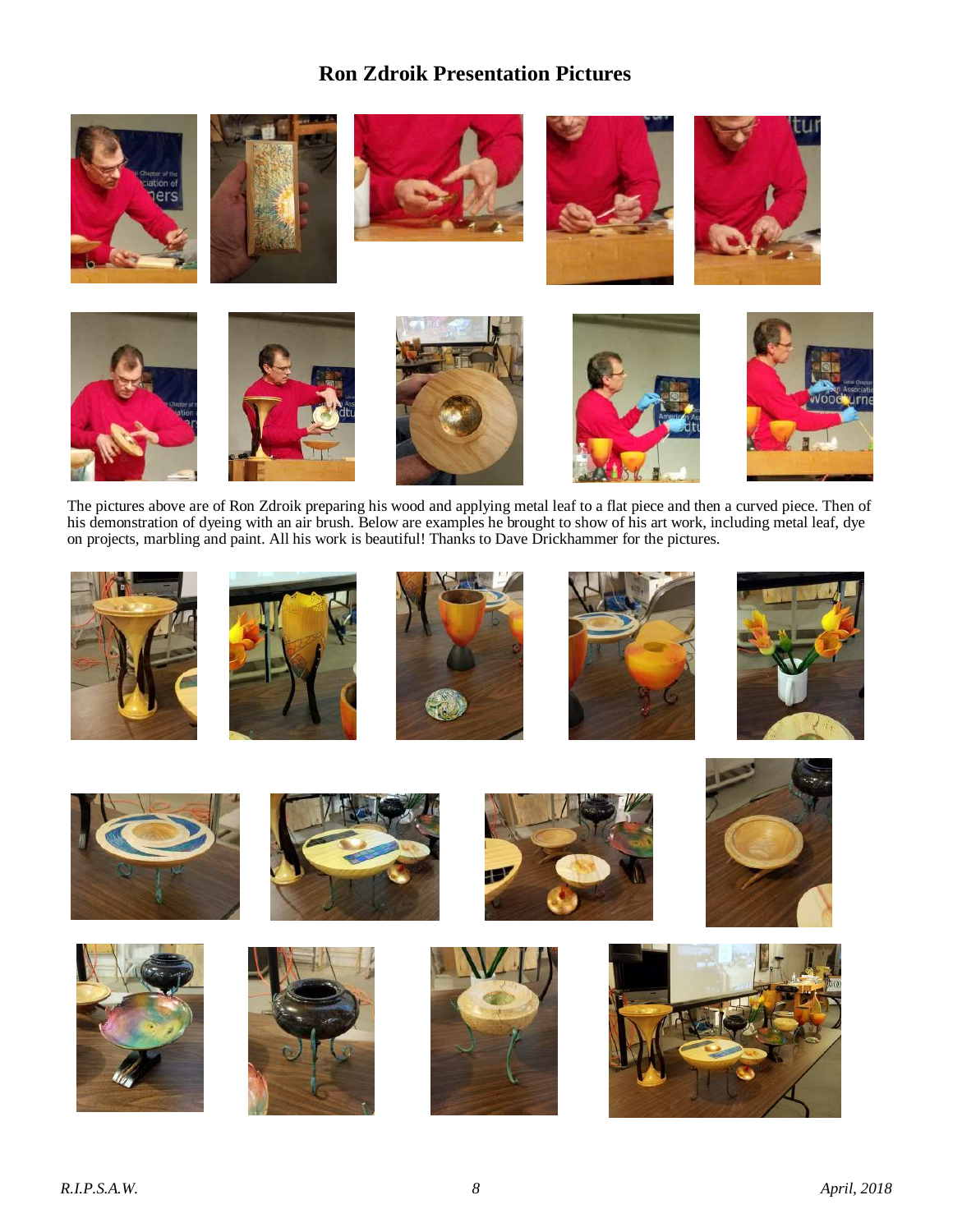